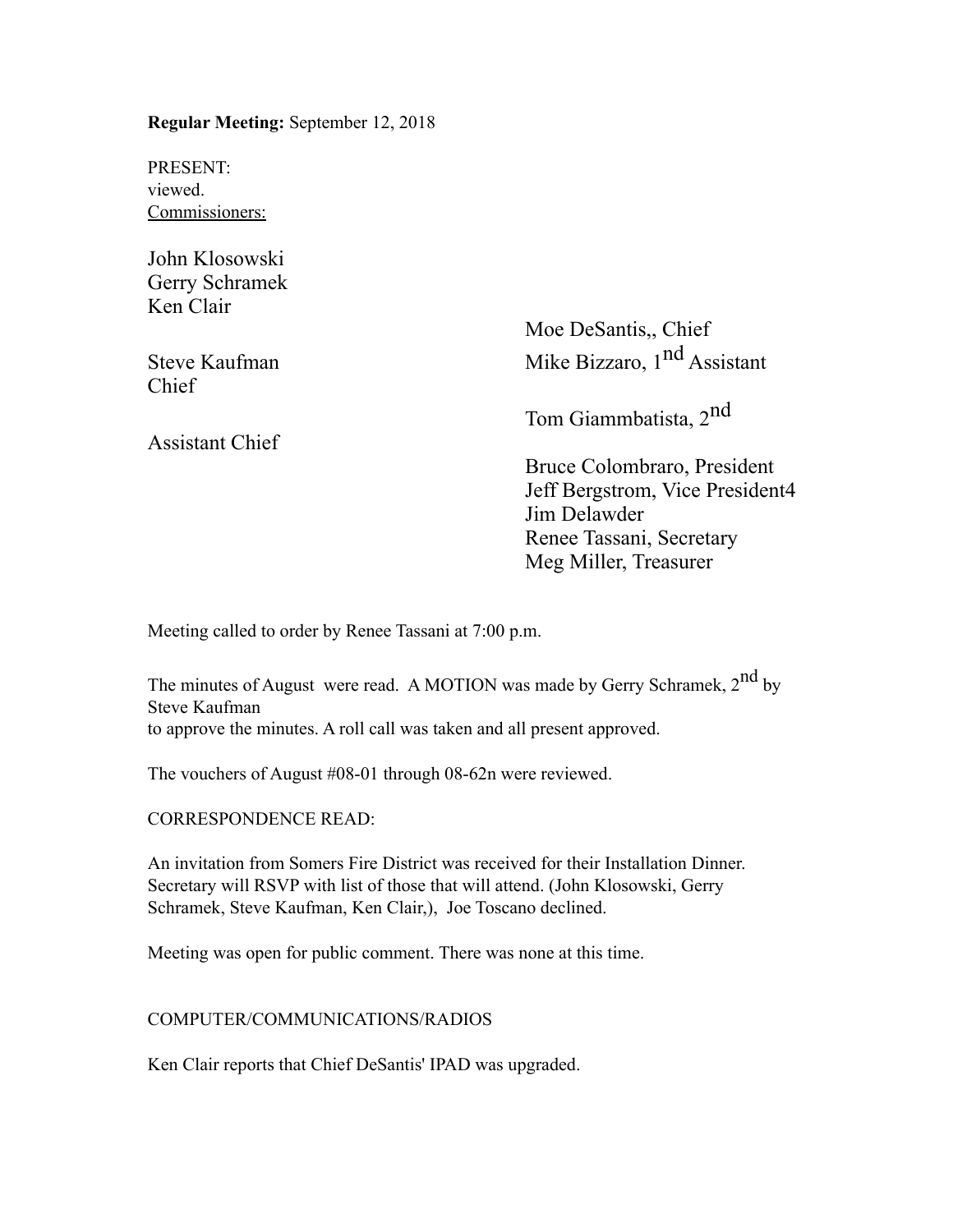When the power goes out the phones go out. Commissioner Clair will speak with Verizon about getting Voice over IP. Phones installed to correct this problem

New antenna was put on one truck No bids were received for the RFP for computer services

A MOTION was made by John Klosowski,  $2<sup>nd</sup>$  by Gerry Schramek to send out a new request for bid for Computer Services. A roll call was taken and all present approved.

### FACILITIES

Ceiling tiles at the substation will be done this year. Ken Clair will get information on that.

Substation outside patio: progress Will get prices on material. Work to be done by members.

Replace CO Detector:

Reference Cinema and Sound: (\$12,480 AR Technology: Honeywell Silent Night: \$11220 Global Custom Integration: Honeywell Silent Night:\$10400 Commissioner Clair received three quotes to replace the fire alarm systems at the main station. A MOTION made by Ken Clair to go with Global Custom Integration for the upgrade, this motion was  $2<sup>nd</sup>$  by Steve Kaufman, roll call taken and all present approved.

# FIRE AND EMS EQUIPMENT

Getting prices on new set of aur bags and new washer/dryer.

### FIRE ROADS

Fire road signs to be installed with the help of the Town of Southeast highway department in the next few weeks.

### FIRE PREVENTION

Ken Clair would like to think about buying a pickup truck over the next year to be used for Fire Prevention and pull the trailer.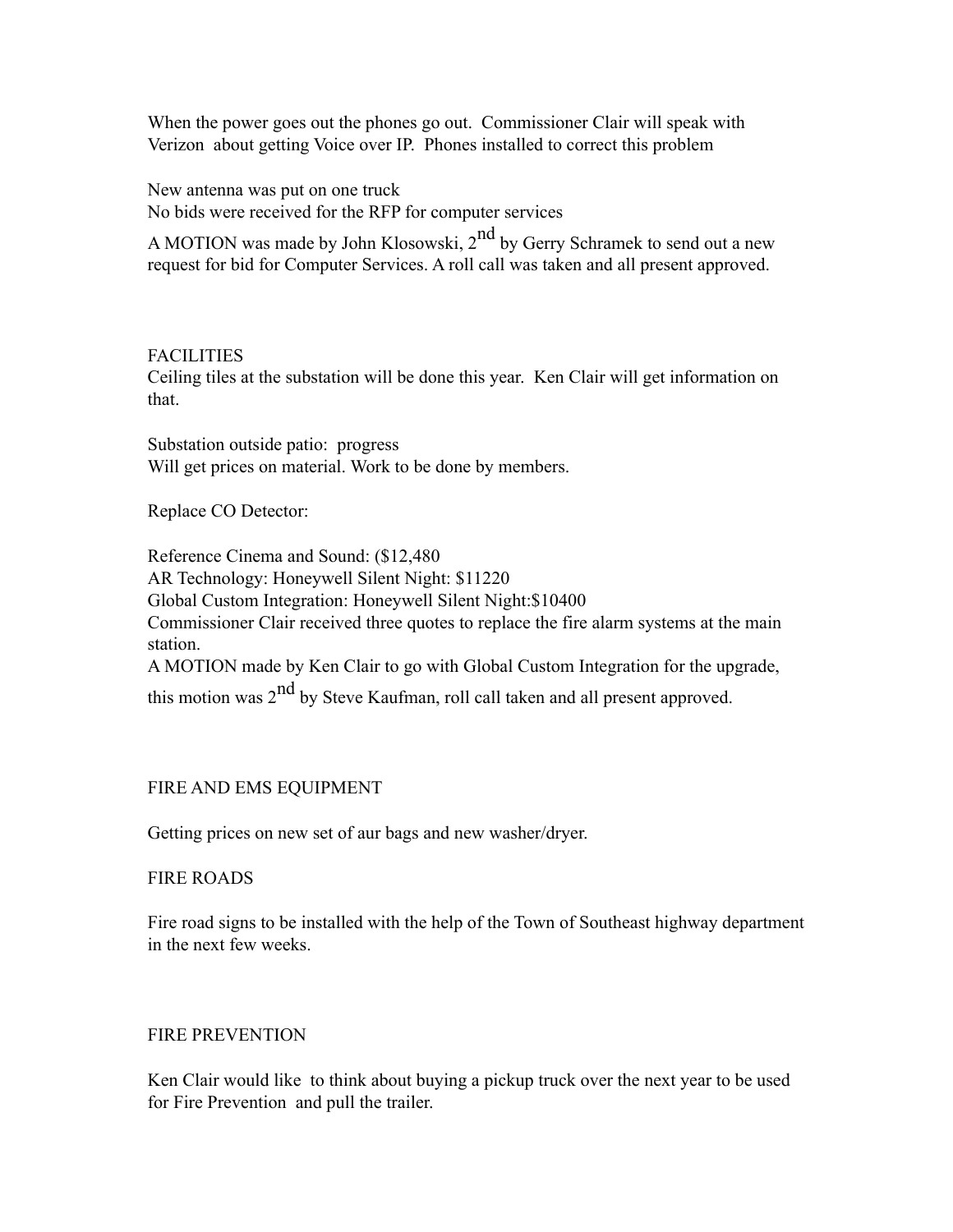### GRANTS/AWARDS

No new business.Waiting to receive money awarded for the purchase of ATV and trailer.

INSURANCE CLAIMS/VFBL

Gerry Schramek reports that one claim should be resolved.

### LEGAL CONTACT/REPORTS

Mike Liguori is working on RFP's. They should be ready soon.

LOSAP

No new business

# EQUIPMENT/FABRICATION

No new business.

### OSHA MANDATES

No new business.

| Vehicle | Beginning<br>Mileage | Ending<br>Mileage | <b>Total Mileage</b> | Work<br>Performed            |  |  |  |
|---------|----------------------|-------------------|----------------------|------------------------------|--|--|--|
| 1111    | 19294                | 20277             | 983                  | Tire rotation<br>and balance |  |  |  |
| 11 1 2  | 50700                | 51560             | 860                  |                              |  |  |  |
| 11 1 3  | 21300                | 22200             | 900                  |                              |  |  |  |

# VEHICLE MAINTENANCE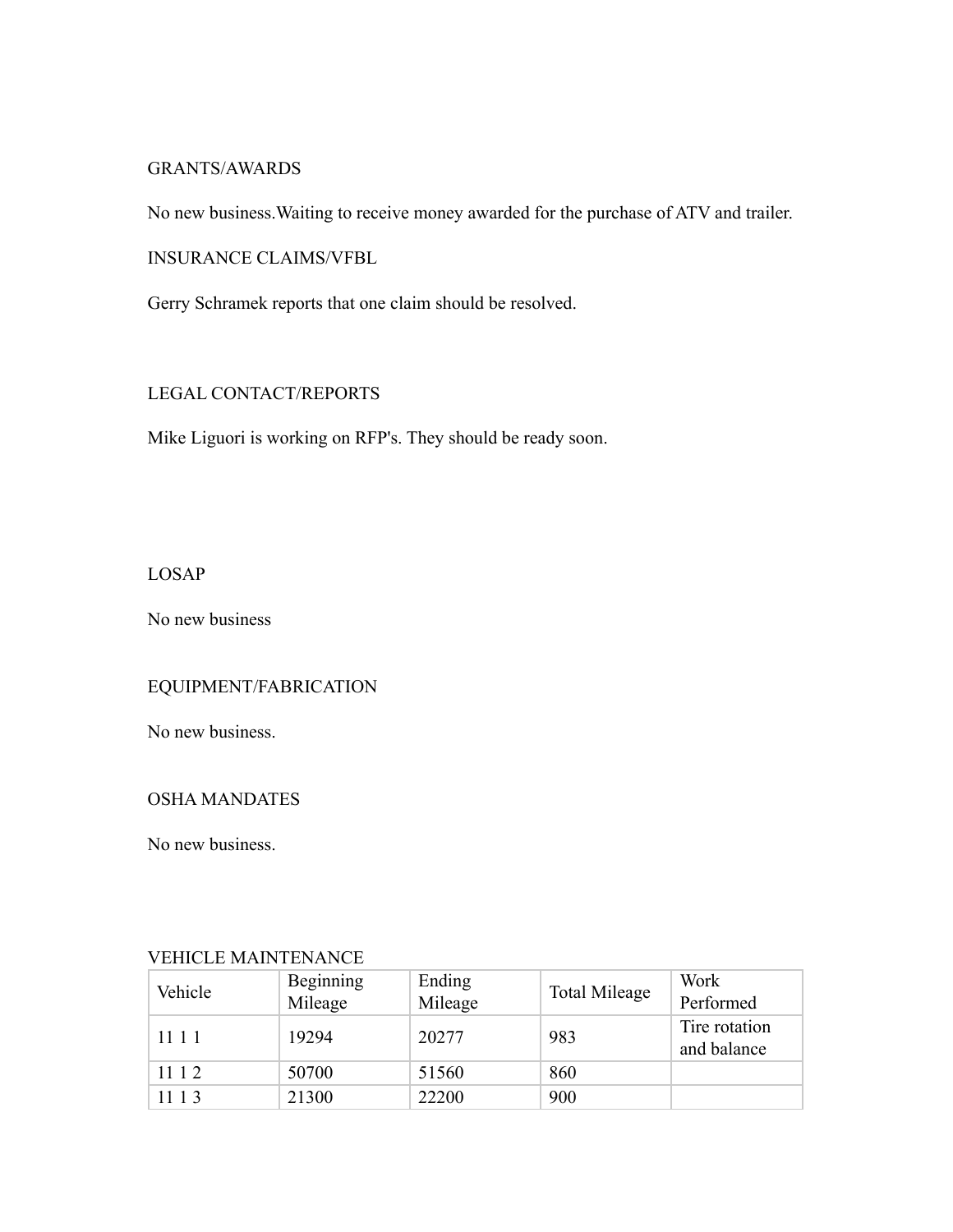| 1183 | 115414 | 115654 | 240 |                                                                                                                               |
|------|--------|--------|-----|-------------------------------------------------------------------------------------------------------------------------------|
| 1184 |        |        |     | Repair door/<br>charging cord/<br>fluids and tires<br>check and<br>repair short in<br>flood light/<br>repair charging<br>cord |
| 1185 |        |        |     | Lights on<br>order,                                                                                                           |
| 1171 |        |        |     | Repair left<br>door latch                                                                                                     |
| 1172 |        |        |     | Service 4 5"<br>hoses                                                                                                         |

Skagg mower repair belts and adjustment. Fluid tires and Generator checks. Repaired brush cutter.

Spoke to Hudson Valley regarding 11-2-3 regarding paint. The engine will be going there next week to get rust spot addressed.

# RECRUITMENT AND RETENTION

An application from Tracy Williams was received and reviewed. A MOTION was made by John Klosowski to accept the applicant, 2<sup>nd</sup> by Steve Kaufman. A roll call was taken and all present approved as a new member.

CHIEF'S REPORT invoice from Croton Falls Fire District for an incident involving an oil spill on 684N. Total: \$237. A copy of this invoice was given to Gerry Schramek.

EMS

No new business.

### TRAINING & TRAVEL

No new business.